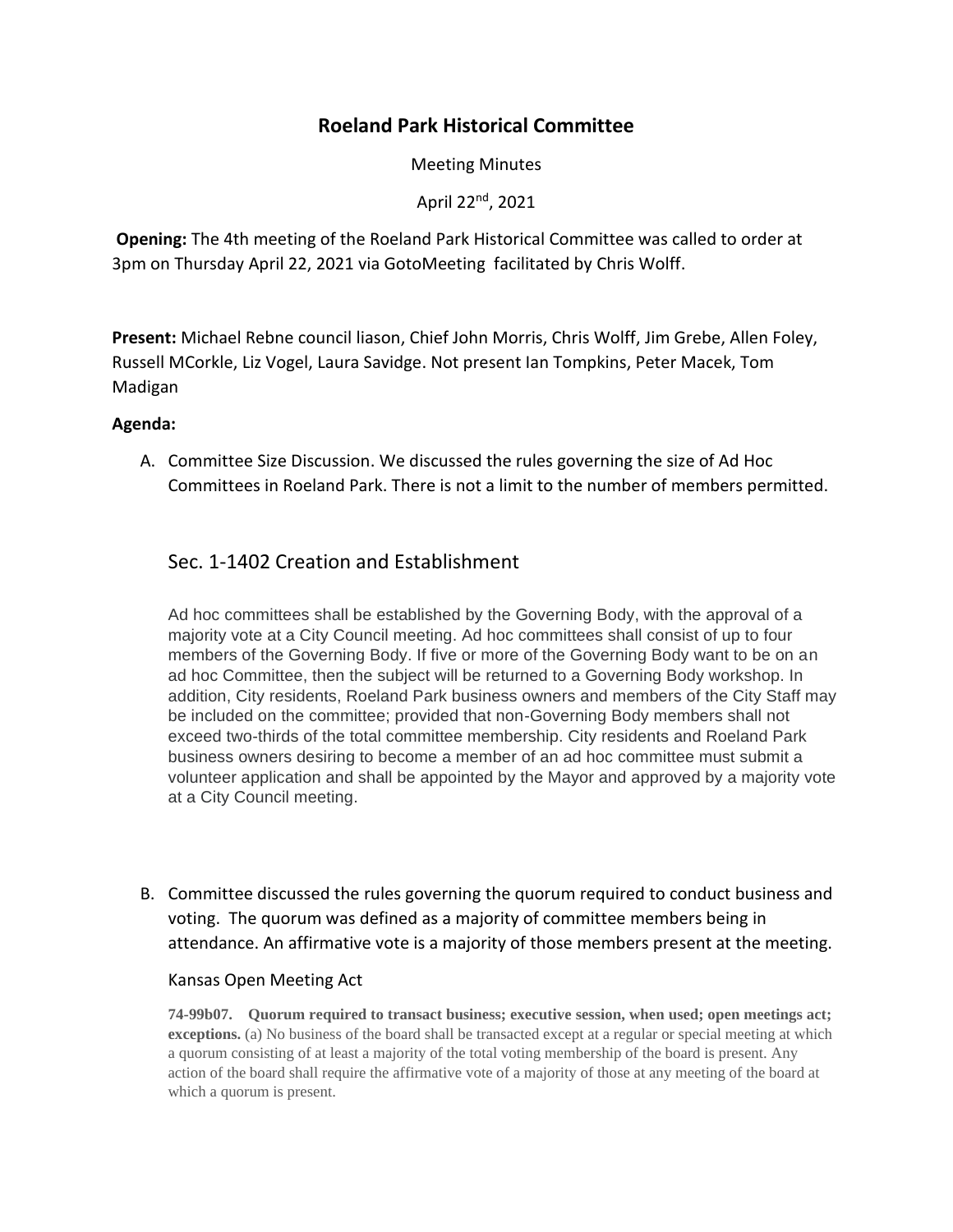- C. Members who had not turned in their committee application so that they could be approved by the City Council were encouraged to do so.
- D. Member Allen Foley discussed the idea of adding a sign that discussed the Shawnee Methodist Indian Mission. He discussed possible wording and locations for such a sign. A discussion took place where it was suggested that perhaps such a sign could focus on the Shawnee Indians and their history in the area rather than on the Indian Mission itself, which is already known in the community and promoted on its own. It was agreed to include a sign promoting either the mission or the Shawnee in the list the committee will eventually vote on and present to the city council.

See Appendix 1.

E. Allen discussed via a powerpoint presentation his conversations with the National Parks Service about their program of signage marking the Santa Fe Trail. The signs would be free and could be used to mark the trail all through Roeland Park. Allen suggested that the locations of the signs could be used in conjunction with the Otocast virtual history tour to help create a route that people could travel virtually or physically along the route of the trail through Roeland Park. Allen offered to contact county authorities to see if adding NPS signs would be allowed.

See appendix 2.

**F.** Allen discussed the communications he had with Panier signs. This is the company creating a new sign for the Shawnee Indian Mission State Historical Site. He discussed via a powerpoint presentation pricing of the signs, the company's 10 year warranty and a couple of different styles available. It was agreed that the committee members would think about possible locations for these types of signs and that we would come together and brainstorm during the next meeting.

See appendix 3.

**G.** Chris discussed the communications he had with Sewah Studios. This is the company that has created the metal historical signs for neighboring communities Westport and Merriam. He discussed via a powerpoint the different styles of signs that the company makes and the styles used by Westport and Merriam. A discussion was had regarding the desire to choose styles that were compatible or the same with what Roeland Park's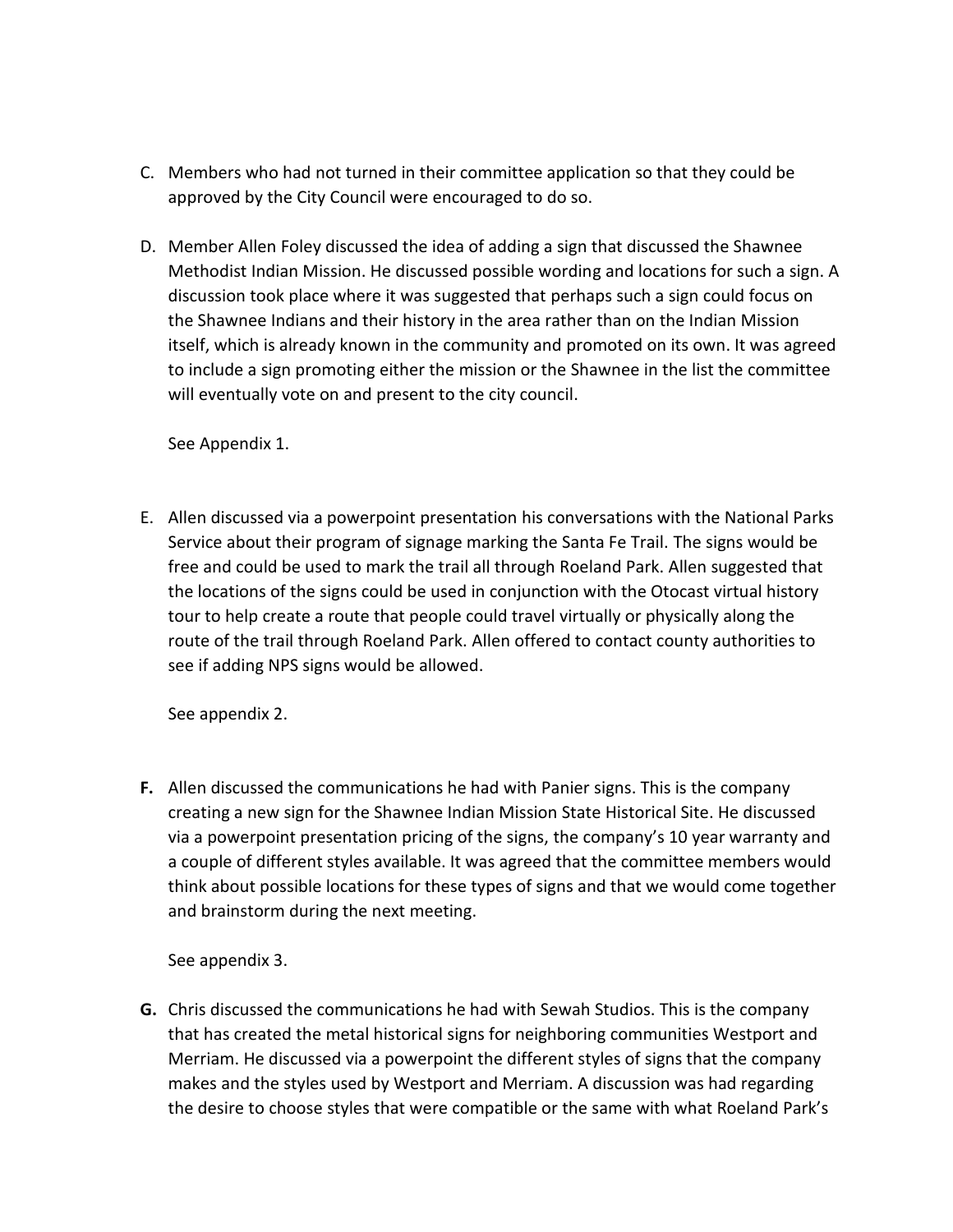neighboring communities had chosen. A discussion was also had as to the need for the committee to decide which style(s) to recommend and whether to use one size or different sizes to fit different locations and the different word counts of the signs. Pricing was discussed as well as the extras such as etched plates that could contain a logo and metal photographs that could enhance a sign's message.

See Appendix 4

**H.** Project Brand: A discussion was had on the creation of a brand for the signage project.

## **Agenda for next meeting:**

- A. Allen has volunteered to contact county authorities in regards to NPS signage
- B. Committee members will give thought to the possible location of interpretive signage in Roeland Park.
- C. Committee designers have agreed to think about ideas for a brand or logo for the signage project. Chris Wolff has forwarded some historic photographs bearing on Roeland Park History to help them.

## **Adjournment:**

The meeting was adjourned at 4:30 pm.

Next Meeting set at 3pm on Thursday May 27<sup>th</sup>.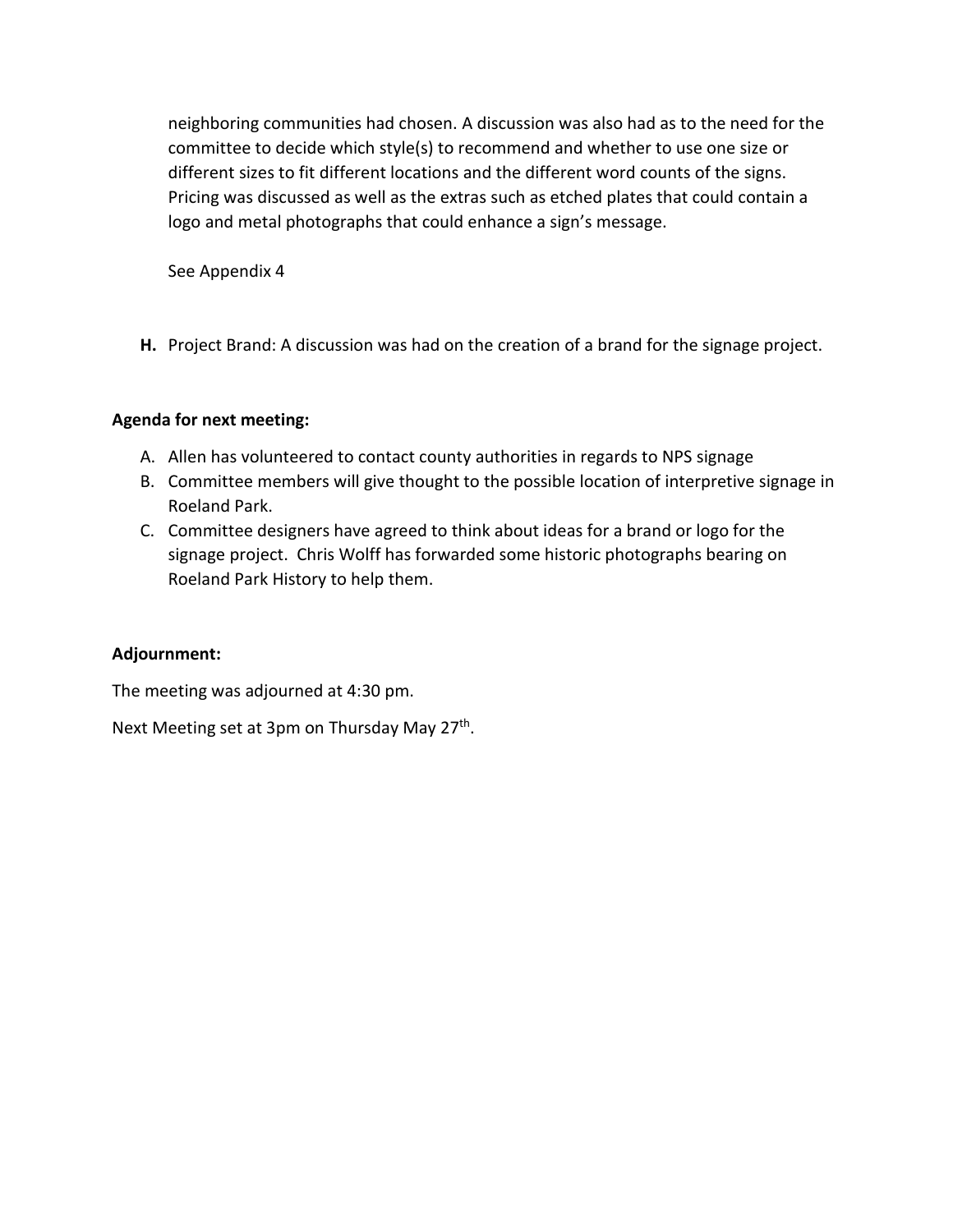Appendix 1: Proposed Shawnee Indian Mission signage

**The Shawnee Indian Mission** sign… Fairway is not the owner of the "Shawnee Indian Mission" and they do not want to claim to be the owner. It is administered by the "Kansas State Historical Society". Fairway has only graciously taken over the buildings as maintenance was failing. There is also a "Shawnee Indian Mission Foundation" who is a local advocacy group, partnering with the City of Fairway (Mission daily operations) and the Kansas State Historical Society. The "Shawnee Indian Misson" is a very important, if not the most important part of Roeland Park history… -The original "Shawnee Indian Misson" land made up around 70% of Roeland Parks current land mass. -The first historical reference of residence for Roeland Park was the "Shawnee Indian Misson". There is no reference, that any Native Americans were moved or inhabited the bare land. Most Native Americans or The Shawnee Tribe arrived in the area around the same time as the "Shawnee Indian Misson" was built. -Roeland Park's, Shawnee Indian Mission was also part of the first organized legal right to property in the state of Kansas -The first crops or any plantings in Roeland Park could have well come from the "Shawnee Indian Misson" this would include Kansas's first Apple Orchard. -One of the first buildings or definitely the first "Stables" were built on Roeland Park land at the corner of 53rd and Misson Rd or 53rd and Reinhardt. Johnson County holds the most important historical monument in Kansas, which is the "Shawnee Indian Misson" and it was on Roeland Park land which makes it a big part of Roeland Park history. Most think the "Shawnee Indian Misson" are only three buildings. This sign would be the first in entire Johnson County that refers the vastness of its 2000 acre land. This is a very important note of history in general. Actual Location of the sign: Intersect of Briar north/south and Adler west/east. However, Carpenter Park in Roeland Park would be a perfect location due to the inset north property line. (This sign should hopefully face exactly south so the viewer is facing north. On each edge a N, S, W and E (north, south, west and east) with a small arrow to orientate the viewer for direction)

Option #1 Tittle: **The Shawnee Indian Mission In 1939, Roeland Park was the home of two Native-American Missions. "The Shawnee Indian Mission (Methodist)" and "The Shawnee Baptist Mission". The boarders between each are designated going North and West from this area. The Shawnee Indian Mission (Methodist) encompassed over 2000 acres. Three of the original 10 buildings still stand at 53rd and Mission Road. One of which "The Stables" was located in Roeland Park.** ( Possible extra information The mission was….) (The wording int he copy "The Shawnee Indian Mission (Methodist)" is very important as it best describes how it is referred to today.)

Option #2 Tittle: **The Shawnee Indian Mission In 1855, The Shawnee Indian Mission (Methodist) covered 70% of Roeland Park Land. It's border goes North and West from this area. The Shawnee Indian Mission (Methodist) encompassed over 2000 acres. Three of the original 10 buildings still stand at 53rd and Mission Rd. One of which "The Stables" was located in Roeland Park.** ( Possible extra information The mission was….) (The wording in the copy "The Shawnee Indian Mission (Methodist)" is very important as it best describes how it is referred to today.)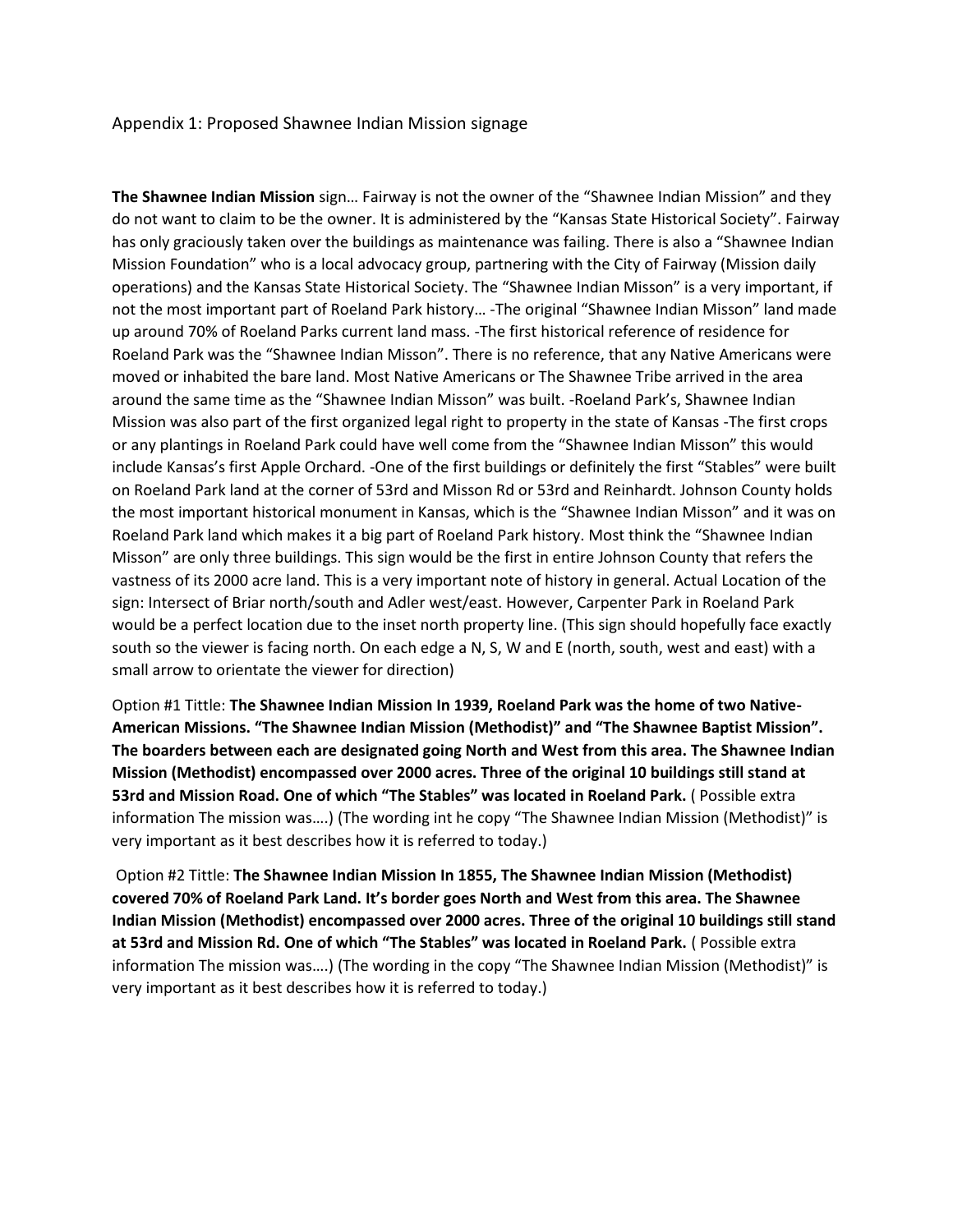### Appendix 2: National Parks Signage

**The "Santa Fe Trail/ National Parks signage** I have spent a large amount of time discussing with the "National Parks Service" the possibility of them donating signage along with their very valuable endorsement to Roeland Parks designation of the Santa Fe Trail. It is a National Endorsement. They will supply the signs at no cost but we will have to supply metal posts and installation of course. Nothing has been finalized, however the immediate interest is there. I would like to bring this to the attention of the committee as being a part of the signage for the Santa Fe Trail in Roeland Parkat this point in case it comes to fruition. There is paperwork and acceptance etc. If this did come to be…we have a great opportunity to create an interactive element and possibly the first of its kind, by the installation of 5 points along our trail with 2 signs opposite facing each. This interactive guide could be on our cities website or thru the Otocast app if we decide to move forward with that application. It would read in some fashion as follows: **Walk/Bicycle or Drive the actual Santa Fe Trail in Roeland Park. (**Santa Fe Trail signage numbered 1 thru 5. Double sided 5 posts with 2 signs on each opposite. 1.(Located at East entrance of Roeland Park. With a lower sign stating) **Westport, Missouri 5 miles**… (with a pointing arrow graphic….) Copy: "The year is 1852. You have just left the last City in the United States, The City of Westport Missouri. Make sure you have your supplies for your long and dangerous journey to the wilderness of the Western Frontier." 2. (With lower sign: **Shawnee Indian Mission**… with a pointing arrow graphic….) Copy: "Look just South to the Shawnee Methodist Indian Mission. The school under the supervision of Thomas Johnson will be the last brick buildings you will see on your long journey. Please be courteous of the children, who might be very busy learning many skills at the "School of Labor". 3. (No lower sign) Copy: "Please also be courteous on your journey to the Native American population. In this area the "Shawnee and Delaware" are the most prominent. Soon you will arrive in "Kansa" land." 4. (With lower sign: **Shawnee Baptist and Quaker Mission**… with a pointing arrow graphics….) Copy: "On your way out notice the Shawnee Baptist Mission and the Quaker or Friends Indian Mission. Please be quite as classes could be going on during your journey" 5. (Located at West exiting Roeland Park. With lower sign:) **California 1700 miles, Oregon**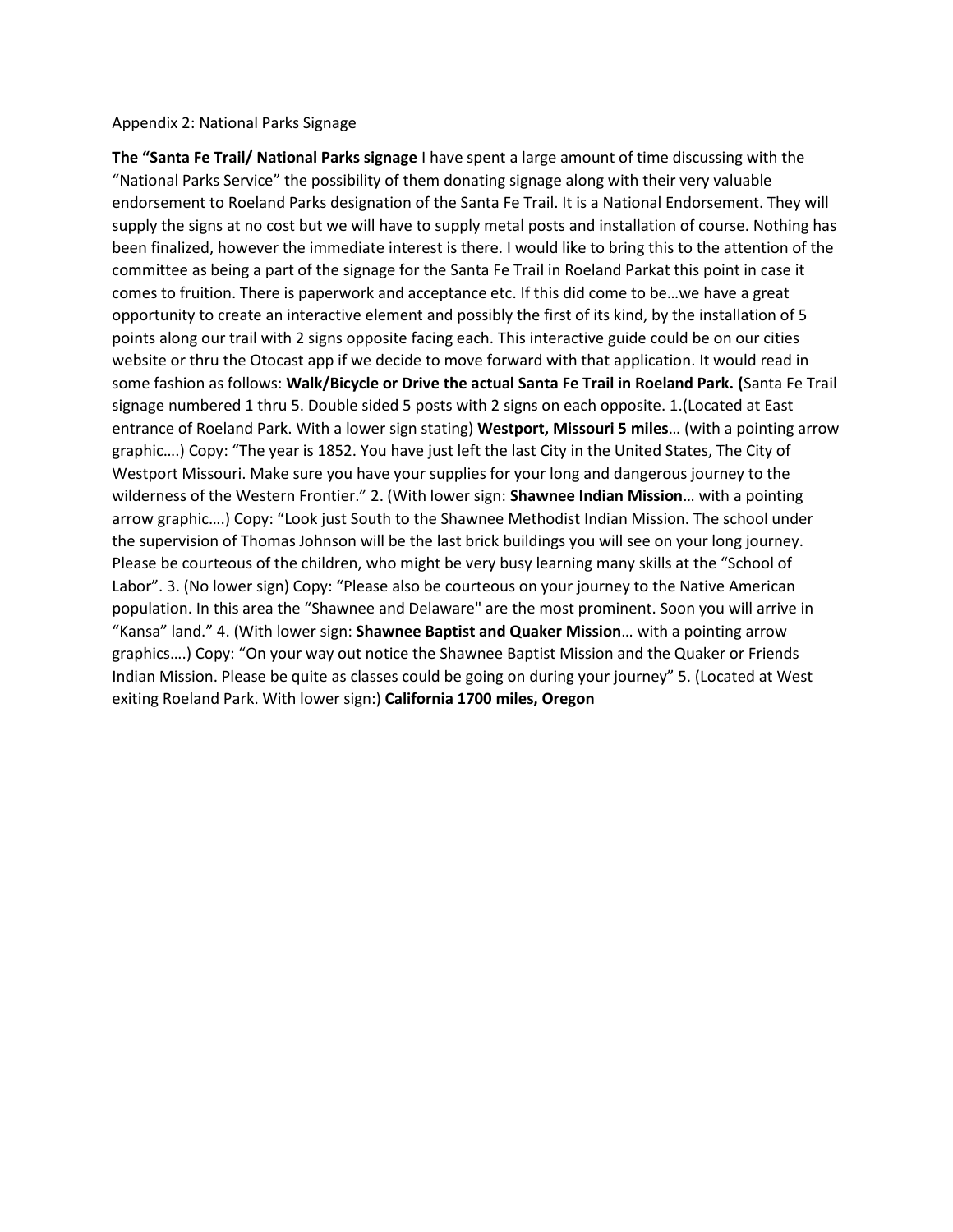**National Trails Intermountain Region** 

onal Park Service<br>Department of the Interior



# Step by Step Guide to Sign Planning and Implementation

Signing projects typically start with you and your ideas about where national historic trail (NHT) signs are needed to make the trail and trail sites visible. The earlier you contact National Trails Intermountain Region (NTIR) staff, the more assistance we can provide throughout the project. The process may also vary based on the specific needs/conditions of your project, so the steps shown here are just a general outline.

- 1. Review the How to Create A Sign Plan webpage, if you haven't already: https://www.nps.gov/orgs/1453/how-to-create-your-sign-plan. htm
- 2. Identify your sign plan area and purpose. A sign plan can be as simple as a few directional signs identifying one historic trail site, or as complex as complete signing of all publicly accessible trail crossings, sites, and segments across a county. Most sign plans use logical project boundary areas such as city or county limits.
- 3. Contact NTIR to: discuss your ideas, get set up with an account for the online sign planning viewer, discuss funding sources, and for general assistance.
- 4. Start your sign plan. Depending on your comfort level with computer use and digital tools, this may be done mostly independently or in close collaboration with NTIR.
- 5. Notify NTIR when your first draft is complete. If needed, we will suggest changes to be consistent with other national historic trail signing or to ensure it complies with road safety standards.
- 6. Review the plan with a NTIR staff member to finalize sign types and locations and to plan for implementation. Once finalized NTIR staff will run and send a sign plan report for your project, which provides information on the sign types used, proposed sign locations, and all necessary installation location information.
- 7. Obtain signed jurisidication agreement forms (for road sign plans). Jurisdictions may include state departments of transportation, counties, cities, or other landowners/managers. Contact all involved road jurisdictions and send them the project sign plan report and agreement form. NTIR will provide the agreement form(s).

Note: For pedestrian sign plans, the land manager only needs to verbally agree to install the signs according to the final sign plan.

Once these steps are completed and funding is available, signs can be ordered and shipped directly to the road jurisdictions or land managers for installation. Total time to completion depends on many variables, including the plan size and complexity, availability of funding, and the speed of approvals. However, finalizing the sign plans and gaining the approval of the jurisdictions are the bulk of the work in signing the NHT.





#### Internet resources

How to Create A Sign Plan webpage: https://www.nps.gov/ orgs/1453/how-to-create-your-signplan.htm

### **Contact**

National Park Service National Trails Intermountain Region P.O. Box 728 Santa Fe NM 87504 (505) 988-6098 (505) 986-5214 fax ntir information@nps.gov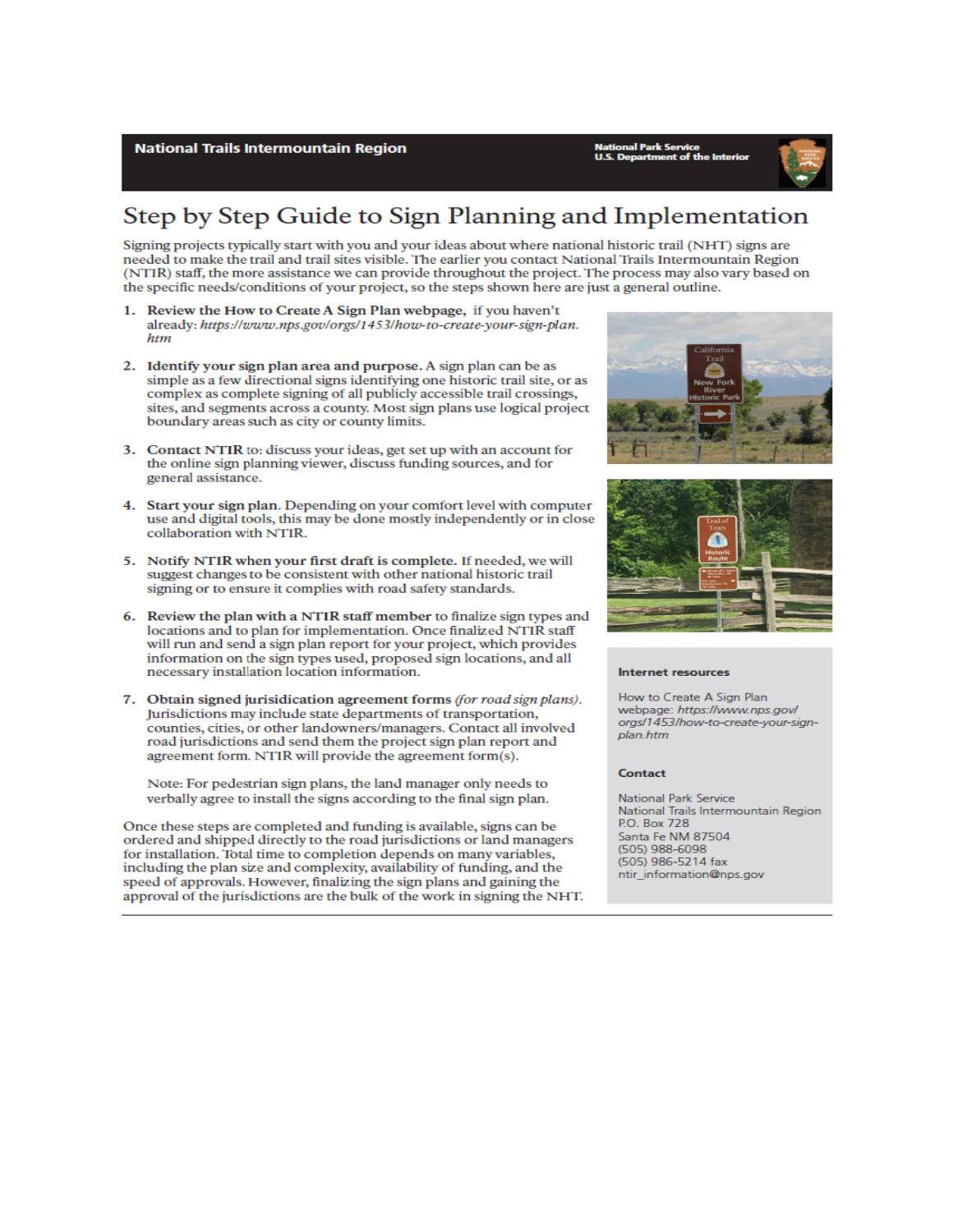

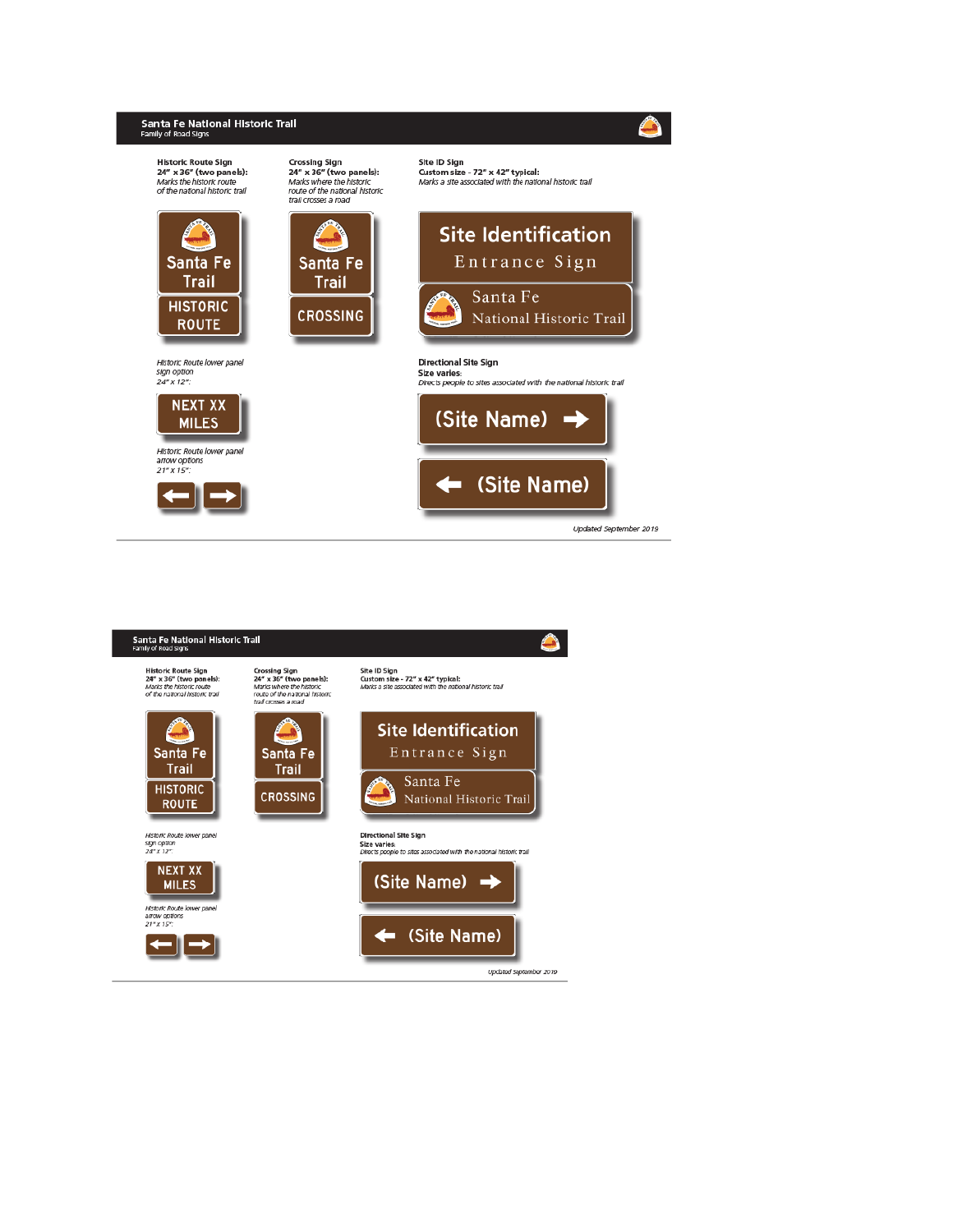Appendix 3: Pannier Quote on interpretive signage.



City of Roeland Park 4600 W 51st Street Roeland Park KS 66205 Contact: Allen Foley Phone: (913) 638-0338 Email: foloogle@gmail.com Project: Historical Signage

| Quantity | <b>Description</b>                                                                                                                                                                                                                                                                                                                        | <b>Unit Price</b> | <b>Extended Price</b> |
|----------|-------------------------------------------------------------------------------------------------------------------------------------------------------------------------------------------------------------------------------------------------------------------------------------------------------------------------------------------|-------------------|-----------------------|
| 5        | 36"w x 24"h x .125 Gel Coat Laminate (GCL) Panels. All<br>different. Single-faced. Matte finish. Square cut. No holes.                                                                                                                                                                                                                    | \$238.00          | \$1,190.00            |
| 5        | Duplicates of the above panels.                                                                                                                                                                                                                                                                                                           | \$144.00          | \$720.00              |
| 5        | Aluminum Low Profile Exhibit Bases for 36"w x 24"h panels.<br>Visual area will be 35"w x 23"h. Includes (2) 2" x 3" x 62" Posts.<br>Direct embed. Top removable extrusion will be attached with<br>machined screws and nuts. Powder coated black or a standard<br>NPS color - brown, dark brown or medium gray with a textured<br>finish. | \$538.00          | \$2,690.00            |
|          | OR                                                                                                                                                                                                                                                                                                                                        |                   |                       |
| 10       | 24"w x 18"h x .125 Gel Coat Laminate (GCL) Panels. All<br>different. Single-faced. Matte finish. Square cut. No holes.                                                                                                                                                                                                                    | \$148.00          | \$1,480.00            |
| 10       | Duplicates of the above panels.                                                                                                                                                                                                                                                                                                           | \$89.00           | \$890.00              |
| 10       | Aluminum Single Pedestal Exhibit Bases for 24"w x 18"h<br>Panels. Visual area will be 23"w x 17"h. Includes (1) 3" x 3" x<br>57" post. Top removable extrusion will be attached with<br>machined screws and nuts. Powder coated black or a standard<br>NPS color - brown, dark brown or medium gray with a textured<br>finish.            | \$293.00          | \$2,930.00            |
| 10       | 18"w x 24"h x .125 Gel Coat Laminate (GCL) Panels. All<br>different. Single-faced. Matte finish. Square cut. No holes.                                                                                                                                                                                                                    | \$148.00          | \$1,480.00            |
| 10       | Duplicates of the above panels.                                                                                                                                                                                                                                                                                                           | \$89.00           | \$890.00              |
| 10       | Aluminum Upright Exhibit Bases for 18"w x 24"h Panels. Visual<br>area will be 17"w x 23"h. Includes (1) 2" x 3" x 96" post. Top<br>removable extrusion will be attached with machined screws<br>and nuts. Powder coated black or a standard NPS color -<br>brown, dark brown or medium gray with a textured finish.                       | \$308.00          | \$3,080.00            |

**Estimated Freight to 66205:** \$268.00

Page: 1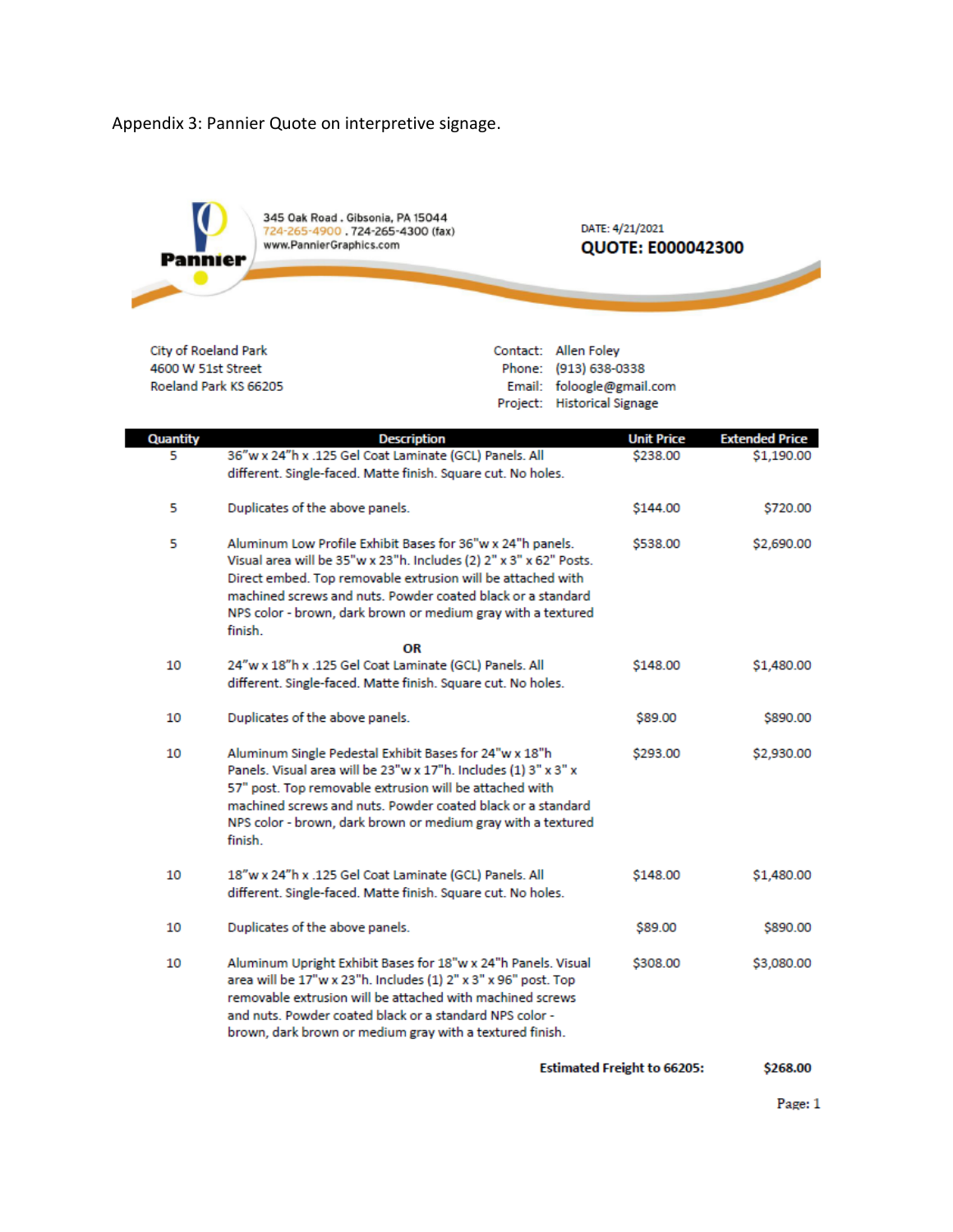

345 Oak Road . Gibsonia, PA 15044<br>724-265-4900 . 724-265-4300 (fax) www.PannierGraphics.com

### DATE: 4/21/2021 QUOTE: E000042300

### **TERMS AND CONDITIONS**

- . Pricing is based on receiving print ready files. For more information refer to our File Preparation Guidelines. Completed files can be uploaded to our FTP Site.
- One proof of each original will be submitted for customer's approval.  $\bullet$
- . Bulk packed and one shipment.
- Prices effective for 90 days.
- · Delivery: 15-20 Business days after proof approval.
- Estimated freight does not include any special services such as a liftgate or delivery to a residential address. Freight will be delivered via an 18-wheeler truck.
- **FOB: Gibsonia**
- Net 30 Days

Ruh Hiddar

**Robin Heddaeus** Vice President of Sales 724-265-4900 x220 rlh@pannier.com

Customer Acceptance/Date

**Print Name and Title**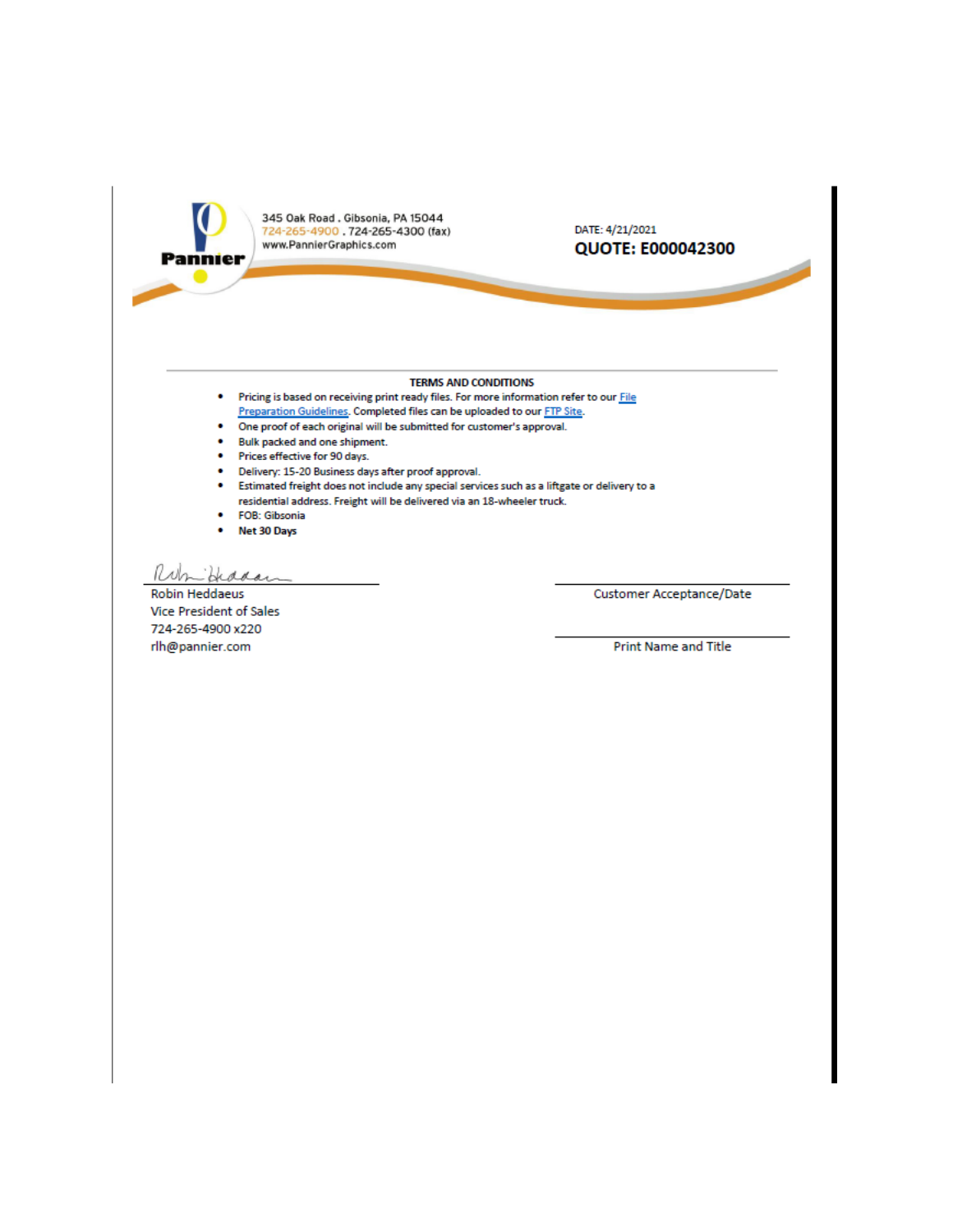

### **10-YEAR WARRANTY GEL COAT (GCL) - DIGITAL PRINTS**

Pannier is pleased to offer the following warranty to the City of Roeland Park for the Historical Signage project.

Gel Coat (GCL) digital products are warranted, for a period of 10 years against chipping, delaminating, and fading as described below.

The manufacturer will repair or replace, at its option, any Gel Coat (GCL) product found to be defective for any of the above reasons beginning with the date of shipment to the customer.

No material may be returned without prior authorization of the manufacturer. The liability of the manufacturer is limited to the repair or replacement of the Gel Coat (GCL) product, and it shall not be liable for any other damages, direct or indirect, sustained or suffered by the purchaser or any person, including costs of removal and/or reinstallation, or damages or failure of the material due to installation done by others. Claims resulting from misuse, willful destruction, or an act of God will be disallowed.

This warranty is supplied to the buyer in place of all other warranties, expressed or implied. Seller does not warranty as to merchantability or fitness for a particular use, nor will any oral statement constitute a warranty or amend the specific warranty. This warranty gives you specific legal rights, and you may have other rights, which vary from state to state.